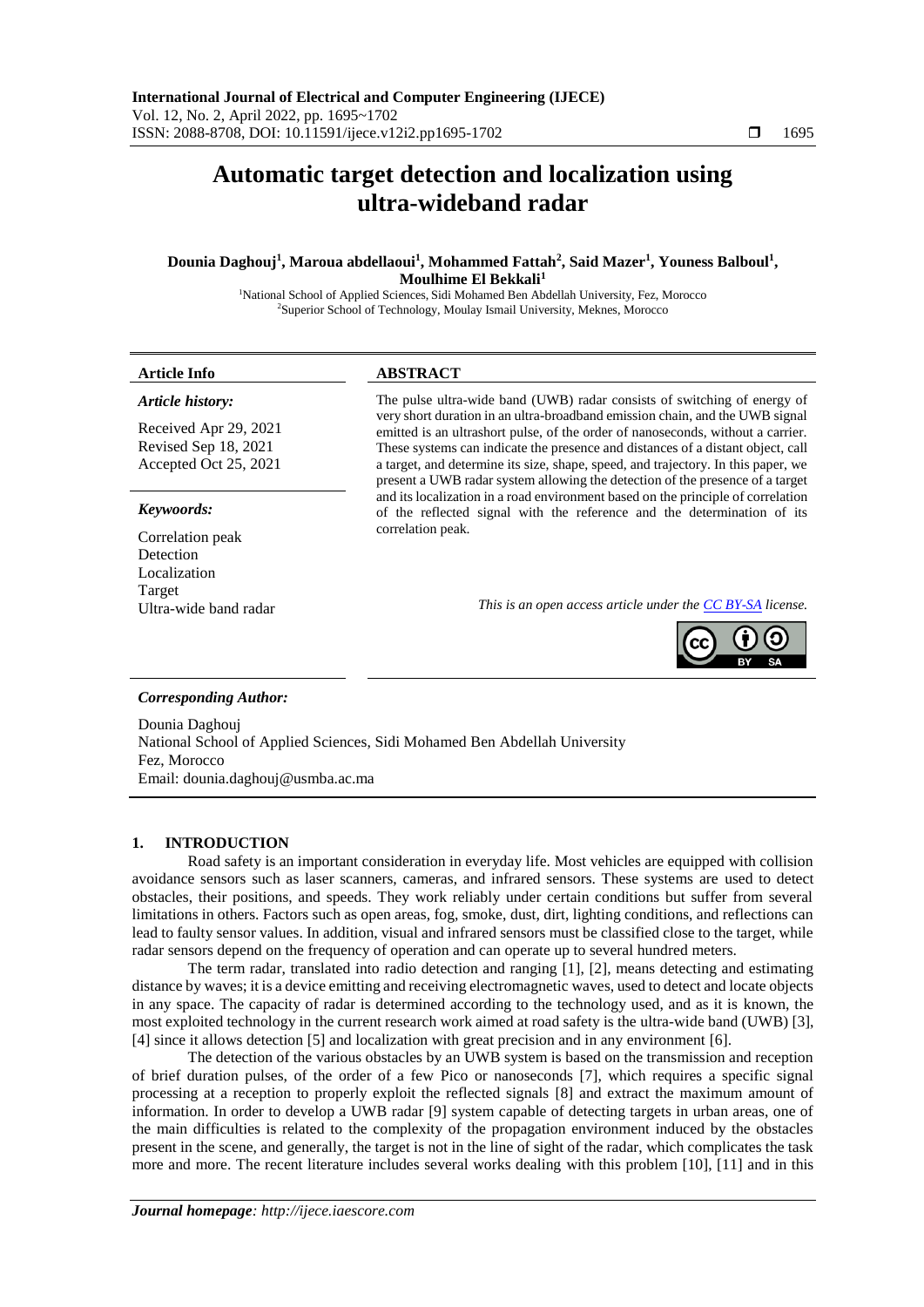work, we explore a new solution based on an algorithm for the detection and localization of non-line-of-sight (NLOS) targets in urban areas based on the exploitation of signals propagating in a vehicle to vehicle channel, which follows a Rayleigh distribution and reflects the characteristics of the urban environment [12] and in particular the multipath phenomenon. This algorithm is essentially based on a simple and efficient processing using the correlation principle that allows testing the similarity between the reflected signals and the template to detect existing targets in the radar area with high accuracy and low cost.

This article focuses on the presentation of an algorithm, based on the determination of the maximum correlation peak, to determine the presence of an obstacle in the backscattered electromagnetic field while correlating the received signal with the reference and the localization of these targets detected by calculating the distance separating the radar from them. In the first part of this paper, we propose an algorithm that allows the detection of a target and its localization in a road environment based on the correlation technique, then we present the detection and localization method used by our UWB radar and at the end, we discuss the results of the simulation.

# **2. THE PROPOSED ALGORITHM FOR DETECTING AND LOCATING TARGETS**

Obstacle detection and localization is a subject that interests many researchers and has been the subject of much work. Several algorithms have been proposed for the detection and localization of obstacles in the road domain and each algorithm has its strengths and weaknesses [13]–[15]. Most of these methods have somewhat complex architectures and require the fusion of radar with another type of sensor. In this work, the proposed algorithm shows a simple and efficient approach to signal processing; based on the coherent reception of the signal and the correlation of the received signal with the reference. Although the proposed algorithm contains a coherent receiver which is recognized by its power consumption and somewhat complex architecture, it can help to improve the signal-to-noise ratio (SNR) by the coherent integration of the signal and have a better sensitivity to maximize the probability of detection. The efficiency of this signal processing approach is verified by the detection simulations carried out. The presented algorithm is therefore capable of detecting and locating road obstacles and presents a solid basis for a future development of the field of classification. Figure 1 describes our target detection and localization algorithm for a UWB system.



Figure 1. The algorithm for detecting and locating targets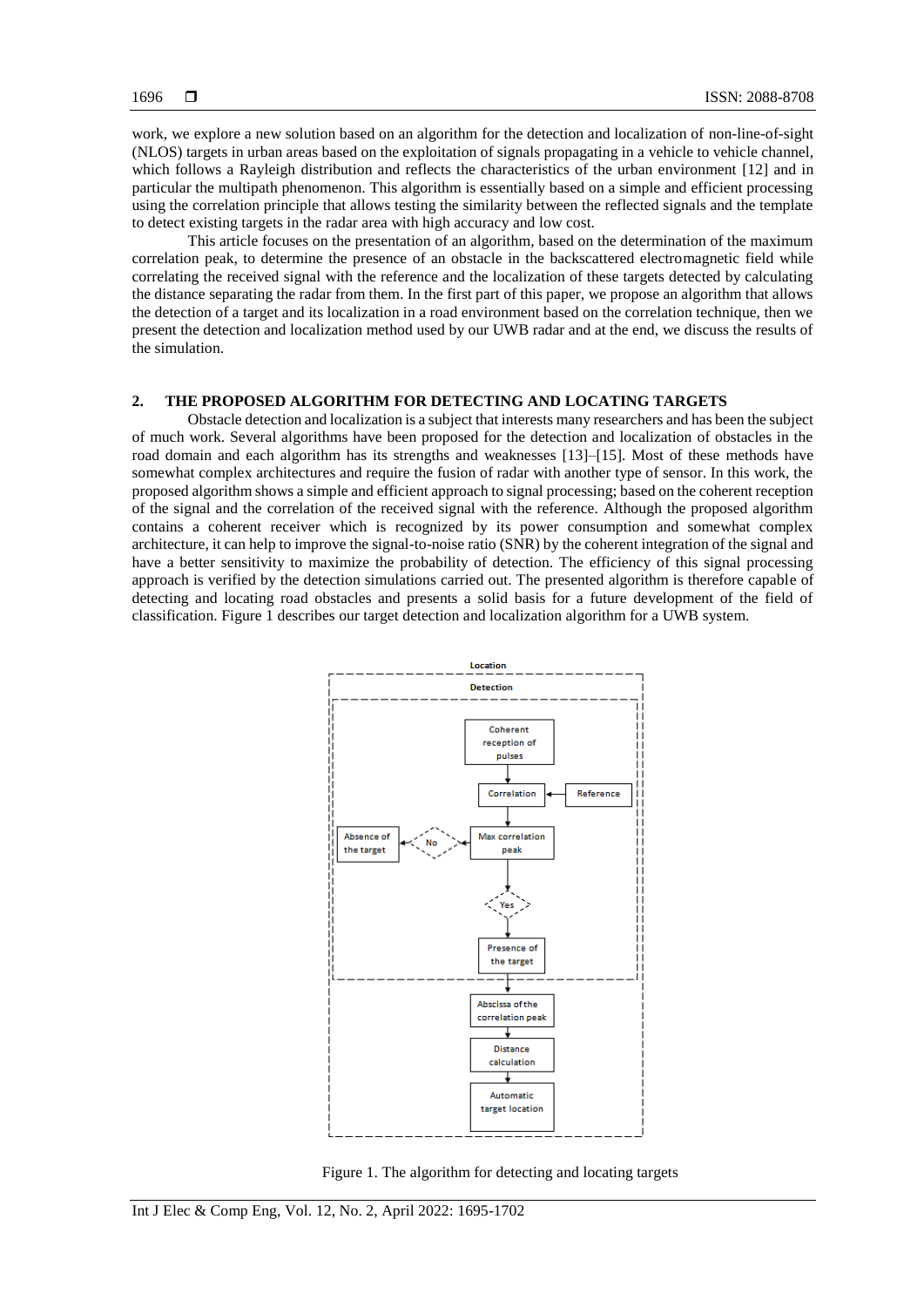Correlation is obtained by shifting one of the signals, multiplying the shifted signal by the other signal, and then integrating the resulting signal. For a given waveform and a given target, we obtain a reflected signal specific to them, called a signature, and to know if the target exists or not, we correlate the pulse reflected by the target and the reference signal in order to calculate the distance of the obstacle by determining the position of the correlation peak identified by the threshold detection method. In the following sections, we present the method used and simulation results of different signals used to justify the ability of our algorithm to detect and locate targets in our radar area.

#### **3. METHOD**

Pulse radar emits a repetitive strain of high-powered signal pulses of brief duration (microwaves) [16]–[20]. Each pulse is followed by a time during which echoes can be received before a new pulse is emitted. The echo processing of the radar pulses provides information about the target, such as the range or distance to the target, determined from the measurement of the propagation time of the electromagnetic wave.

# **3.1. UWB detection chain**

The radar system proposed and studied in our research work is a short-range radar based on UWB technology. It is intended for anti-collision applications in road transport. This system is based on the transmission of the unicycle pulse via a Rayleigh vehicle channel [21]; at reception, the correlation technique is applied on the received pulse in order to detect and locate obstacles in the vehicle environment. Figure 2 shows the detection chain proposed for our UWB radar detection.



Figure 2. The block diagram of a UWB detection chain

The above transmission chain is based on the generation of a single-cycle pulse with a width of 2 ns at transmission and a frequency of 3 GHz, the transmission of this pulse in a vehicular channel that follows a Rayleigh distribution, the reception of the signal by a coherent receiver [22] and finally, the correlation of the received signal with the reference that constitutes the fundamental signal processing step to be able to decide the presence or absence of the obstacle.

#### **3.2. Signal processing**

On reception, the received signal is processed and analyzed based on the algorithm already presented in the previous section in order to extract the maximum amount of information about the target.

#### **3.2.1. Received signal**

The radar return signal combines the transmitted signal and the various interference of the propagation channel [23]. This work aims to develop a detection and location system used in very noisy environments such as urban areas. In our case, and to model the real environment, we worked with a multipath vehicle to vehicle channel that follows a Rayleigh distribution reflecting the state of a real space. The following formula models the received signal.

$$
S(t)=s(t)*h(t)+n(t)
$$
 (1)

With s (t) is the transmitted signal, h (t) represents the impulse response of channel v2v, and n (t) is the Gaussian additive white noise.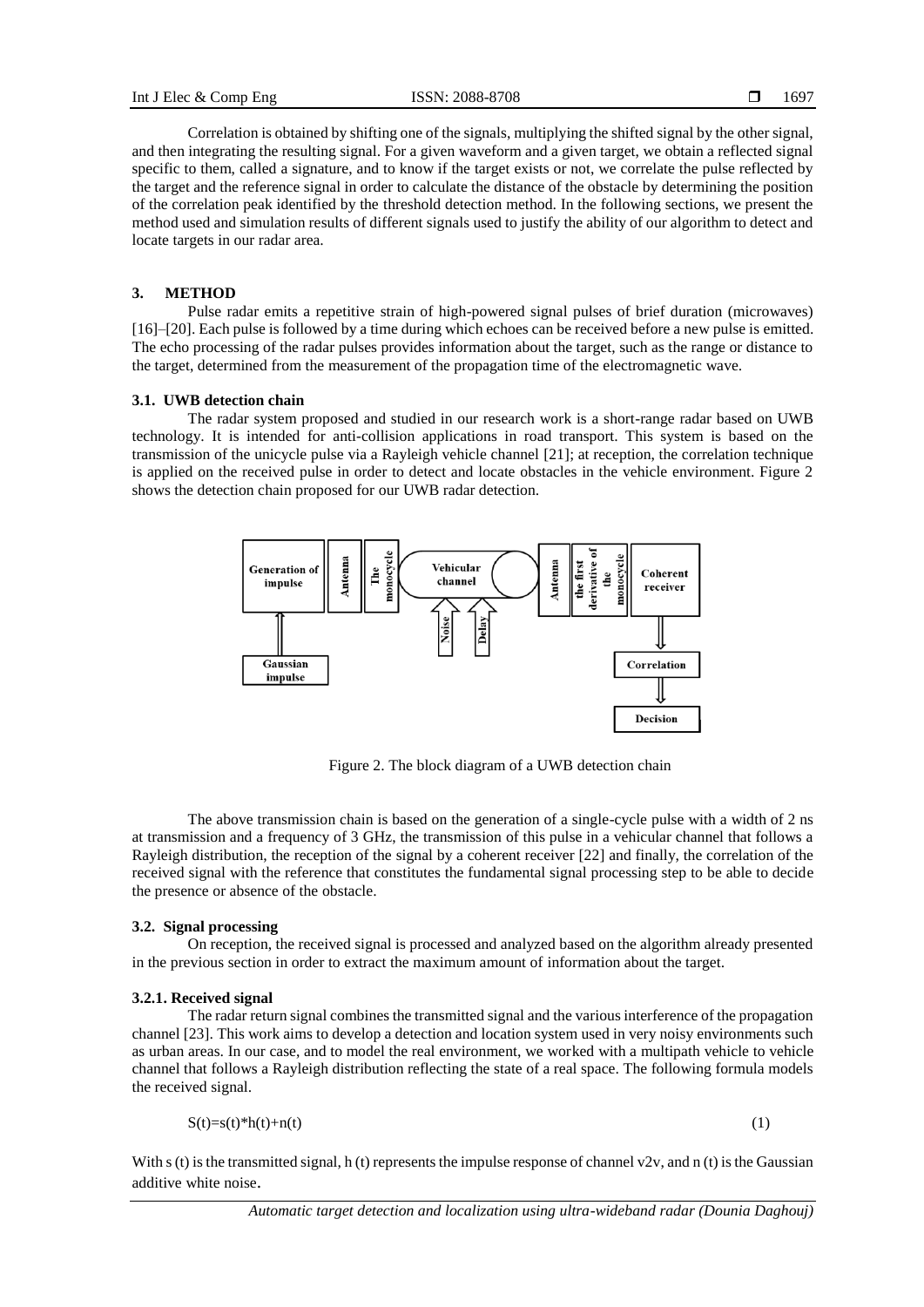#### **3.2.2. Target detection and localization**

In the detection step, a decision is made by the detection algorithm regarding the presence or absence of the signal scattered by the target in the radar data. Based on Figure 1, the target can be detected by the UWB radar by correlating the signal backscattered by the latter and picked up by the receiving antenna with the reference in order to measure the degree of similarity between them and to make a decision on the presence of this obstacle in the radar's working area.

The role of radar systems is to detect targets in space where each target is located by its position, direction, and speed [24]. In the case where only the position and direction of the target is determined, the radar system emits through a directional antenna [25], at each instant, a pulse S(t) only in a narrow angular cone around a determined direction  $\theta$ . In the presence of a target in this direction, the transmitted signal is reflected and received with a delay time which is proportional to the distance d between the antenna and the target with:

$$
R(t) = S(t + \Delta t) + n(t)
$$
 (2)

$$
\Delta t = 2 d^* c \tag{3}
$$

with S ( $t + \Delta t$ ) is the received signal,  $\Delta t$  is the round-trip time, d is the distance between the radar and the target, C is the celerity. After detecting the embedded pulses, the detection scheme identifies correlation peaks and then translates their positions in the target ranges to locate the detected target.

# **4. RESULTS AND DISCUSSION**

#### **4.1. Detection**

The detection of various obstacles by the UWB system, known internationally as UWB [26], is based on the transmission and reception of very short pulses of a few picoseconds or nanoseconds. The advantage of this system is that data transmission rates of the order of a few gigabits per second (Gbps) can be achieved due to the very short pulse duration. The response is very rich in information. The detection phase is used to determine the presence or not of an obstacle in any space. In our case, to be able to decide the presence of the target in the road environment, we carried out a correlation of the received signal with the reference which presents a signal emitted by the transmitting antenna and received by that of reception in the absence of obstacle [27], the signal obtained is analyzed automatically based on a detection algorithm in order to determine the maximum peak of correlation which translates the resemblance between the two signals. Figures 3 and 4 show the transmitted signal translated by a unicycle defined as the first derivative of the Gaussian, the template, the received signal, and the correlation between the latter two signals.

Here the maximum correlation peak reflects the similarity between the two correlated signals, which implies the presence of the target. To test the ability of our algorithm to detect the real signals emitted by our detection radar and reflected by the target, we used an unknown signal [28], [29], and we correlated this signal with the template in order to test the similarity between them. Figures 5 and 6 show an unknown received signal and its correlation with the template. The result obtained after the correlation shows an absence of the correlation peak, which makes it possible to confirm the absence of a copy, delayed in time, of the reference in the signal reflected by the target mentioned above, then the absence of the target in the radar zone.



Figure 3. The emitted signal-the reference-received signal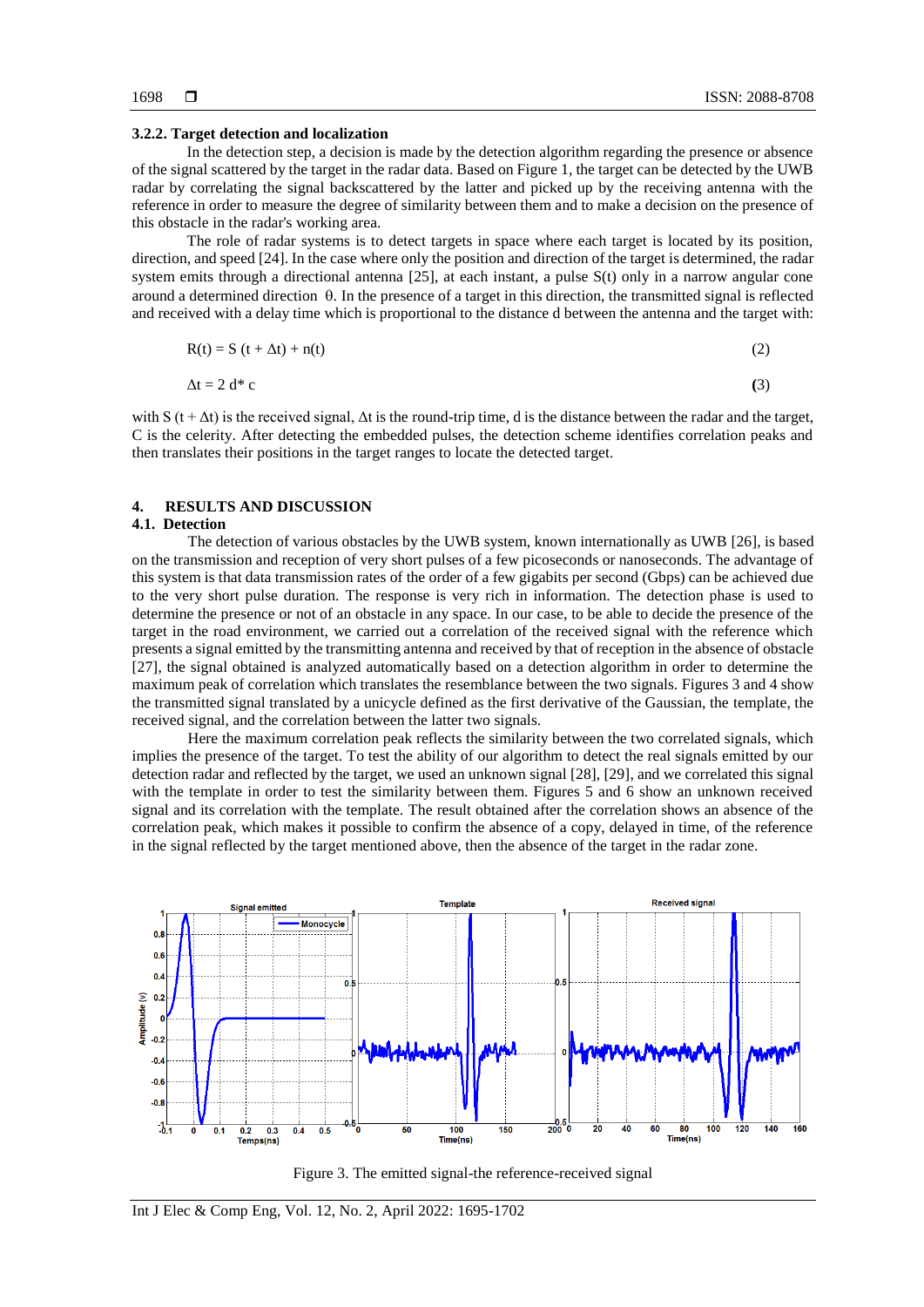

Figure 4. The correlation between the transmitted and received signal



Figure 5. Unknown received signal





*Automatic target detection and localization using ultra-wideband radar (Dounia Daghouj)*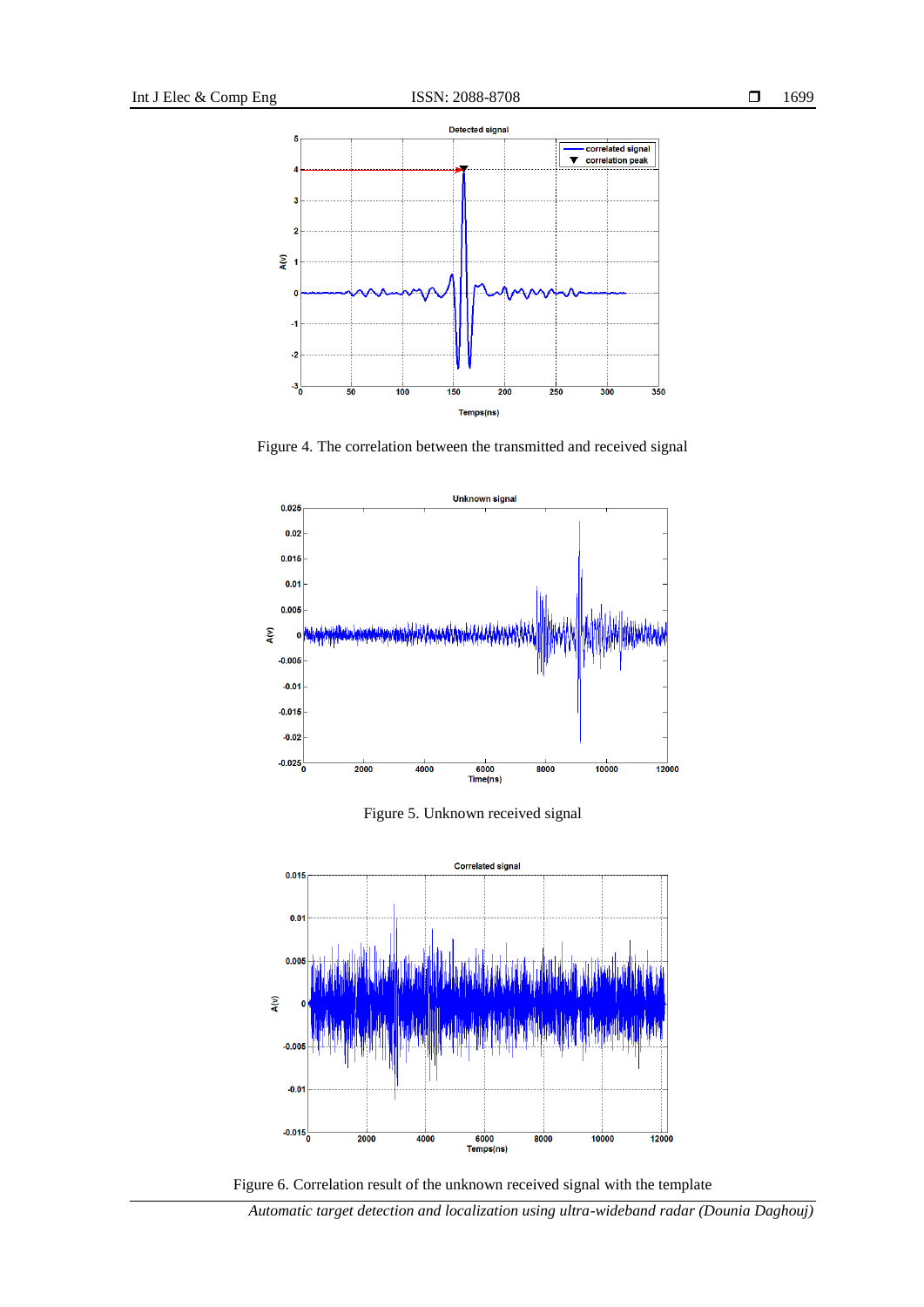#### **4.2. Localization**

The objective here is to determine the distance between the radar and the object in the space illuminated by the radar beam. This location is realized from the signal s (t) modeled as the first derivative of the Gaussian pulse (the unicycle) and defined by (3) [11], [27], [30],

$$
S(t) = -2a\left[\frac{t}{r^2}\right]exp\left[-\left(\frac{t}{r^2}\right)\right]
$$
\n(3)

where  $\alpha$  is a normalization constant, and  $\gamma$  is the constant used to adjust the width of the pulse. The distance between the obstacle and the radar can be calculated by estimating the flight time by determining the abscissa corresponding to the maximum peak of correlation between the signal reflected by the detected target and the reference. Figure 5 shows the abscissa of the correlation peak used to estimate the time of flight in order to calculate the distance separating the target from the radar. Then, in this case, the distance equal to:

 $d = \frac{c \Delta t}{2}$  $\mathbf{z}$ (4)

with ∆t is the position of the correlation peak that allows determining the location of the target and C is the celerity. Beyond the detection of the echo, the correlation focuses on the target location, which for the radial direction is obtained by estimating the time of flight. The maximum correlation, identified as the maximum peak, indicates the delay (or time of flight) between transmitted and received pulses. This makes it possible to calculate the distance separating the target from the radar simply and reliably [28]. In our case, the calculated distance equal to 24 m.

#### **5. CONCLUSION**

In this paper, we presented our UWB radar dedicated to the detection of vulnerable people in urban. Then we discussed the detection and tracking algorithm and, in the end, the simulation results. We have shown that our correlation-based algorithm allows us to detect targets and locate them with better accuracy while determining the maximum correlation peak, which allows us to decide about the presence or not of the targets and then translate their positions which allows us to locate them. Several aspects related to the presented UWB radar remain to be studied and constitute the perspectives of our research work, including the classification and monitoring of obstacles detected.

#### **REFERENCES**

- [1] A. Araghi, M. Khalily, P. Xiao, and R. Tafazolli, "Study on the location of mmwave antenna for the autonomous car's detection and ranging sensors," in *2020 14th European Conference on Antennas and Propagation (EuCAP)*, Mar. 2020, pp. 1–4, doi: 10.23919/EuCAP48036.2020.9135074.
- [2] G. Arun Francis, M. Arulselvan, P. Elangkumaran, S. Keerthivarman, and J. Vijaya Kumar, "Object detection using ultrasonic sensor," *International Journal of Innovative Technology and Exploring Engineering*, vol. 8, no. 6, pp. 207–209, 2019.
- [3] A. Alarifi *et al.*, "Ultra wideband indoor positioning technologies: Analysis and recent advances," *Sensors (Switzerland)*, vol. 16, no. 5, May 2016, Art. No. 707, doi: 10.3390/s16050707.
- [4] A. H. Majeed and K. H. Sayidmarie, "UWB elliptical patch monopole antenna with dual-band notched characteristics," *International Journal of Electrical and Computer Engineering (IJECE)*, vol. 9, no. 5, pp. 3591–3598, Oct. 2019, doi: 10.11591/ijece.v9i5.pp3591-3598.
- [5] J. Ali, R. Yahya, N. Abdullah, and S. Z. Sapuan, "Ultra-wideband monostatic antenna for behind the wall detection," *International Journal of Electrical and Computer Engineering (IJECE)*, vol. 7, no. 6, pp. 2936–2941, Dec. 2017, doi: 10.11591/ijece.v7i6.pp2936-2941.
- [6] V. Gharat, E. Colin, G. Baudoin, and D. Richard, "Indoor performance analysis of LF-RFID based positioning system: Comparison with UHF-RFID and UWB," in *2017 International Conference on Indoor Positioning and Indoor Navigation, IPIN 2017*, Sep. 2017, vol. 2017-Janua, pp. 1–8, doi: 10.1109/IPIN.2017.8115901.
- [7] A. Ren, F. Zhou, A. Rahman, X. Wang, N. Zhao, and X. Yang, "A study of indoor positioning based on UWB base-station configurations," in *Proceedings of 2017 IEEE 2nd Advanced Information Technology, Electronic and Automation Control Conference, IAEAC 2017*, Mar. 2017, pp. 1939–1943, doi: 10.1109/IAEAC.2017.8054352.
- [8] D. Daghouj, S. Mazer, Y. Balboul, A. Menhaj, and L. Sakkila, "Modeling of an obstacle detection chain in a vehicular environment," in *2019 7th Mediterranean Congress of Telecommunications (CMT)*, Oct. 2019, pp. 1–4, doi: 10.1109/CMT.2019.8931380.
- [9] D. Kocur, T. Porteleky, M. Svecova, M. Svingal, and J. Fortes, "A novel signal processing scheme for static person localization using m-sequence UWB radars," *IEEE Sensors Journal*, vol. 21, no. 18, pp. 20296–20310, Sep. 2021, doi: 10.1109/JSEN.2021.3093658.
- [10] P. Dai, Y. Yang, C. Zhang, X. Bao, H. Zhang, and Y. Zhang, "Analysis of target detection based on UWB NLOS ranging modeling," in *2018 Ubiquitous Positioning, Indoor Navigation and Location-Based Services (UPINLBS)*, Mar. 2018, pp. 1–6, doi: 10.1109/UPINLBS.2018.8559809.
- [11] L. Tantiparimongkol and P. Phasukkit, "IR-UWB pulse generation using FPGA scheme for through obstacle human detection," *Sensors*, vol. 20, no. 13, Jul. 2020, Art. no. 3750, doi: 10.3390/s20133750.
- [12] A. Kılıç, İ. Babaoğlu, A. Babalık, and A. Arslan, "Through-wall radar classification of human posture using convolutional neural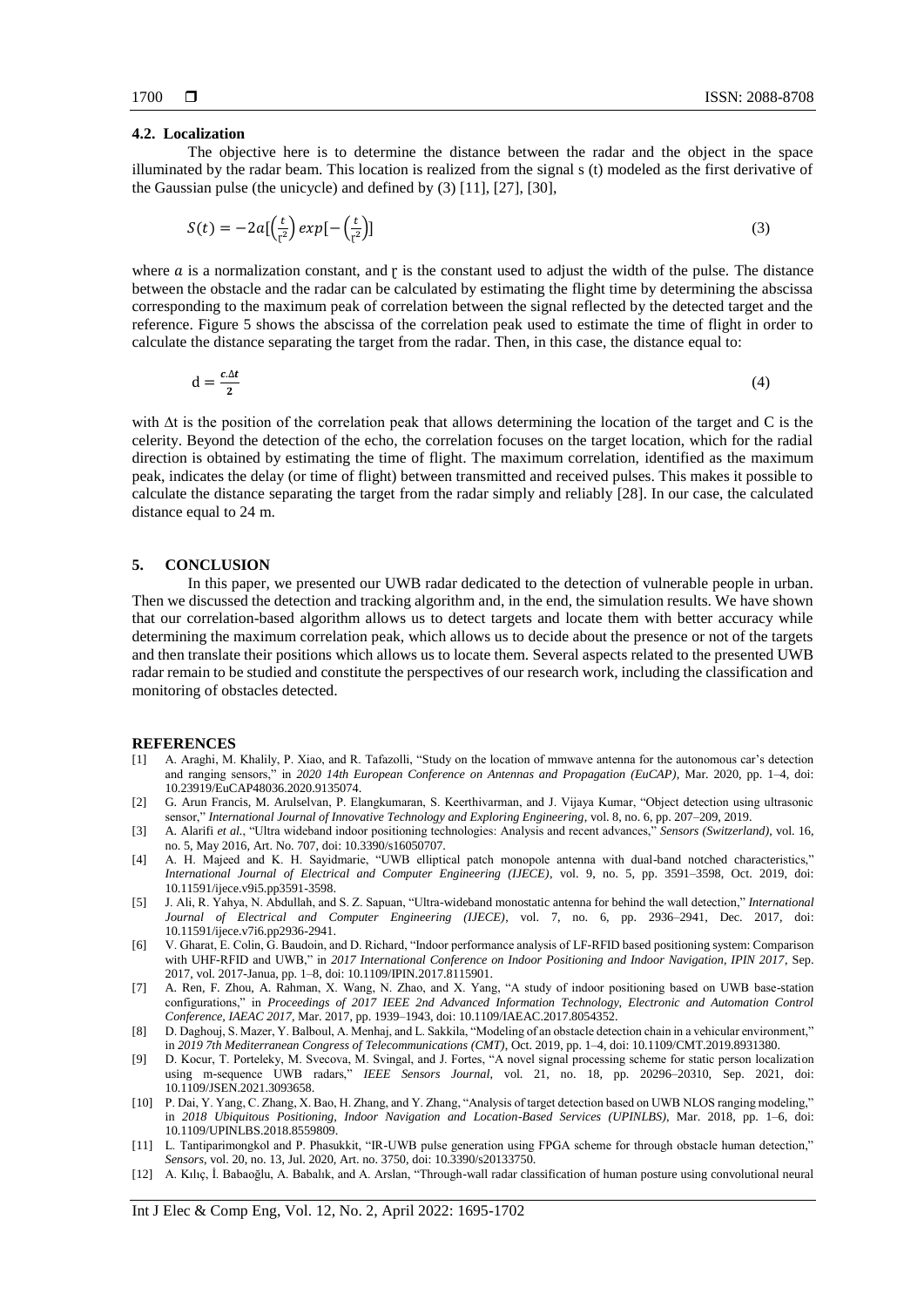networks," *International Journal of Antennas and Propagation*, vol. 2019, pp. 1–10, Mar. 2019, doi: 10.1155/2019/7541814.

- [13] C. Will, P. Vaishnav, A. Chakraborty, and A. Santra, "Human target detection, tracking, and classification using 24-GHz FMCW radar," *IEEE Sensors Journal*, vol. 19, no. 17, pp. 7283–7299, Sep. 2019, doi: 10.1109/JSEN.2019.2914365.
- [14] O. Rabaste, E. Colin-Koeniguer, D. Poullin, A. Cheraly, J. F. Pétex, and H. K. Phan, "Around-the-corner radar: Detection of a human being in non-line of sight," *IET Radar, Sonar and Navigation*, vol. 9, no. 6, pp. 660–668, Jul. 2015, doi: 10.1049/ietrsn.2014.0337.
- [15] D. Daghouj, M. Fattah, S. Mazer, Y. Balboul, and M. El Bekkali, "UWB waveform for automotive short range radar," *International Journal on Engineering Applications*, vol. 8, no. 4, pp. 158–164, Jul. 2020, doi: 10.15866/irea.v8i4.18997.
- [16] C. Demonceaux, A. Potelle, and D. Kachi-Akkouche, "Obstacle detection in road scene based on road detection and motion analysis," *IFAC Proceedings Volumes (IFAC-PapersOnline)*, vol. 37, no. 8, pp. 442–447, Jul. 2004, doi: 10.1016/s1474- 6670(17)32016-5.
- [17] S. Chang, N. Mitsumoto, and J. W. Burdick, "An algorithm for UWB radar-based human detection," in *2009 IEEE Radar Conference*, 2009, pp. 1–6, doi: 10.1109/RADAR.2009.4976999.
- [18] A. G. Yarovoy, L. P. Ligthart, J. Matuzas, and B. Levitas, "UWB radar for human being detection," *IEEE Aerospace and Electronic Systems Magazine*, vol. 21, no. 11, pp. 22–26, Nov. 2006, doi: 10.1109/MAES.2006.284354.
- [19] K. T. Wong and W. K. Chung, "Pulse-diverse radar/sonar FSK-PSK waveform design to emphasize/de-emphasize designated Doppler-delay sectors," in *IEEE National Radar Conference - Proceedings*, 2000, pp. 745–749, doi: 10.1109/radar.2000.851928.
- [20] D. Cao, T. Li, P. Kang, H. Liu, S. Zhou, and H. Su, "Single-pulse multi-beams operation of phased array radar," in *2016 CIE International Conference on Radar (RADAR)*, Oct. 2016, pp. 1–4, doi: 10.1109/RADAR.2016.8059597.
- [21] M. Hernandez, H.-B. Li, I. Dotlić, and R. M. (NICT), *Channel models for TG8*. IEEE P802.15 Working Group for Wireless Personal Area Networks (WPANs), 2012.
- [22] D. Daghouj, M. Fattah, S. Mazer, Y. Balboul, and M. El Bekkali, "UWB coherent receiver performance in a vehicular channel," *International Journal of Advanced Trends in Computer Science and Engineering*, vol. 9, no. 2, pp. 1996–2001, Apr. 2020, doi: 10.30534/ijatcse/2020/170922020.
- [23] Y. Liu, G. Liao, S. Zhu, Z. Yang, Y. Chen, and X. Zhang, "Performance improvement in a coexistent radar and communications system," in *Proceedings of the IEEE Sensor Array and Multichannel Signal Processing Workshop*, Jun. 2020, vol. 2020-June, doi: 10.1109/SAM48682.2020.9104303.
- [24] W. Yi, T. Zhou, Y. Ai, and R. S. Blum, "Suboptimal low complexity joint multi-target detection and localization for non-coherent MIMO radar with widely separated antennas," *IEEE Transactions on Signal Processing*, vol. 68, pp. 901–916, 2020, doi: 10.1109/TSP.2020.2968282.
- [25] C. Srinivasu, D. Monica Satyavathi, and N. Markandeya Gupta, "Performance evaluation of UWB waveforms in high-resolution radar," in *Lecture Notes in Electrical Engineering*, vol. 655, Springer Singapore, 2021, pp. 559–565.
- [26] C. H. Navitha, K. Sivani, and K. A. Reddy, "Performance evaluation of adaptive continuous wavelet transform based rake receiver for UWB systems," *International Journal of Electrical and Computer Engineering (IJECE)*, vol. 8, no. 5, pp. 3444–3452, Oct. 2018, doi: 10.11591/ijece.v8i5.pp3444-3452.
- [27] L. Sakkila, A. Rivenq, F. Boukour, C. Tatkeu, Y. El Hillali, and J. M. Rouvaen, "Collision avoidance radar system using UWB waveforms signature for road applications," in *2009 9th International Conference on Intelligent Transport Systems Telecommunications, ITST 2009*, Oct. 2009, pp. 223–226, doi: 10.1109/ITST.2009.5399353.
- [28] M. Abdellaoui, D. Daghouj, M. Fattah, Y. Balboul, S. Mazer, and M. El Bekkali, "Artificial intelligence approach for target classification: A state of the art," *Advances in Science, Technology and Engineering Systems*, vol. 5, no. 4, pp. 445–456, Aug. 2020, doi: 10.25046/AJ050453.
- [29] A. Maroua and F. Mohammed, "Characterization of ultra wide band indoor propagation," in *2019 7th Mediterranean Congress of Telecommunications (CMT)*, Oct. 2019, pp. 1–4, doi: 10.1109/CMT.2019.8931367.
- [30] M. Fattah *et al.*, "Multi band OFDM alliance power line communication system," *Procedia Computer Science*, vol. 151, pp. 1034–1039, 2019, doi: 10.1016/j.procs.2019.04.146.

### **BIOGRAPHIES OF AUTHORS**



**Dounia Daghouj <sup>to</sup> <sup>y</sup> sc P** was born in Taza in 1992. She obtained her diploma of state engineer in network and telecommunication from the National School of Applied Sciences in 2016; currently he is a PhD student in Artificial Intelligence, Data Sciences and Emerging Systems Laboratory at the University of Sidi Mohamed Ben Abdellah Fez. She could be contacted via email[: dounia.daghouj@usmba.ac.ma.](mailto:dounia.daghouj@usmba.ac.ma)



**Maroua abdellaoui D S C P** obtained her diploma of state engineer in network and telecommunication from the National School of Applied Sciences in 2017; currently he is a PhD student in Artificial Intelligence, Data Sciences and Emerging Systems Laboratory at the University of Sidi Mohamed Ben Abdellah. She could be contacted via email: abdellaoui.marwa@gmail.com.

*Automatic target detection and localization using ultra-wideband radar (Dounia Daghouj)*